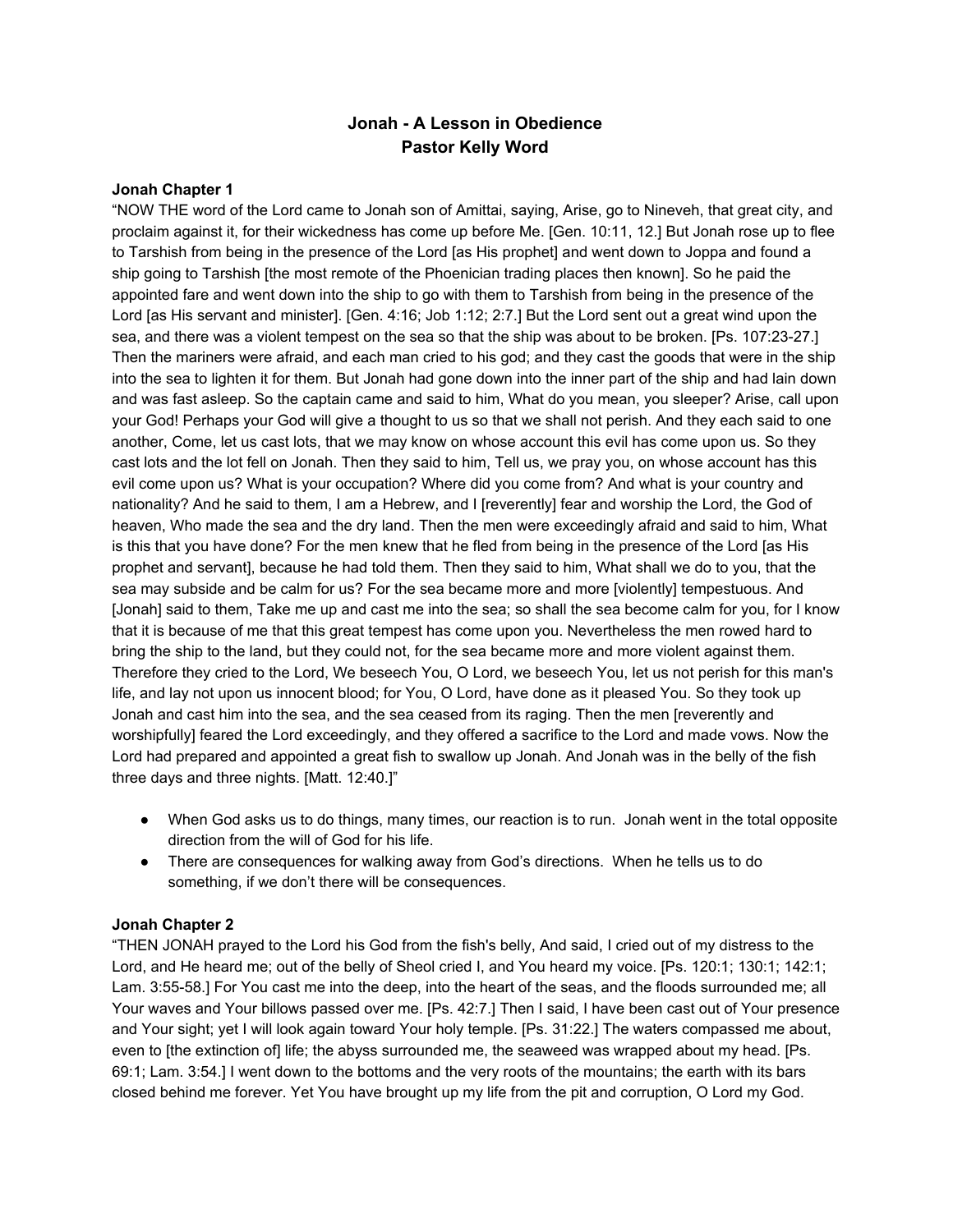When my soul fainted upon me [crushing me], I earnestly and seriously remembered the Lord; and my prayer came to You, into Your holy temple. Those who pay regard to false, useless, and worthless idols forsake their own [Source of] mercy and loving-kindness. But as for me, I will sacrifice to You with the voice of thanksgiving; I will pay that which I have vowed. Salvation and deliverance belong to the Lord! And the Lord spoke to the fish, and it vomited out Jonah upon the dry land."

- Sometimes it takes hitting rock bottom for God to get your attention.
- Notice, in the belly of the whale when everything looked bad, Jonah praised God.
- He realized that He didn't want to do life without being in the will of God.

## **Jonah Chapter 3**

"AND THE word of the Lord came to Jonah the second time, saying, Arise, go to Nineveh, that great city, and preach and cry out to it the preaching that I tell you. So Jonah arose and went to Nineveh according to the word of the Lord. Now Nineveh was an exceedingly great city of three days' journey [sixty miles in circumference]. And Jonah began to enter into the city a day's journey, and he cried, Yet forty days and Nineveh shall be overthrown! So the people of Nineveh believed in God and proclaimed a fast and put on sackcloth [in penitent mourning], from the greatest of them even to the least of them. For word came to the king of Nineveh [of all that had happened to Jonah, and his terrifying message from God], and he arose from his throne and he laid his robe aside, covered himself with sackcloth, and sat in ashes. And he made proclamation and published through Nineveh, By the decree of the king and his nobles: Let neither man nor beast, herd nor flock, taste anything; let them not feed nor drink water. But let man and beast be covered with sackcloth and let them cry mightily to God. Yes, let every one turn from his evil way and from the violence that is in his hands. Who can tell, God may turn and revoke His sentence against us [when we have met His terms], and turn away from His fierce anger so that we perish not. [Joel 2:13, 14.] And God saw their works, that they turned from their evil way; and God revoked His [sentence of] evil that He had said that He would do to them and He did not do it [for He was comforted and eased concerning them]."

- One person can be the catalyst for a move of God! People wonder what it takes to get God to make a move? One person, completely surrendered to the will of God, can absolutely bring a move of God. See, God is ready to move…. He's waiting on us.
- When the people heard the truth, they realized how wrong they have been, and they repented of all their wrong-doing.
- 2 Chronicles 7:14 AMP
- "If My people, who are called by My name, shall humble themselves, pray, seek, crave, and require of necessity My face and turn from their wicked ways, then will I hear from heaven, forgive their sin, and heal their land."

# **Jonah Chapter 4**

"BUT IT displeased Jonah exceedingly and he was very angry. And he prayed to the Lord and said, I pray You, O Lord, is not this just what I said when I was still in my country? That is why I fled to Tarshish, for I knew that You are a gracious God and merciful, slow to anger and of great kindness, and [when sinners turn to You and meet Your conditions] You revoke the [sentence of] evil against them. [Exod. 34:6.] Therefore now, O Lord, I beseech You, take my life from me, for it is better for me to die than to live. Then said the Lord, Do you do well to be angry? So Jonah went out of the city and sat to the east of the city, and he made a booth there for himself. He sat there under it in the shade till he might see what would become of the city. And the Lord God prepared a gourd and made it to come up over Jonah, that it might be a shade over his head, to deliver him from his evil situation. So Jonah was exceedingly glad [to have the protection] of the gourd. But God prepared a cutworm when the morning dawned the next day, and it smote the gourd so that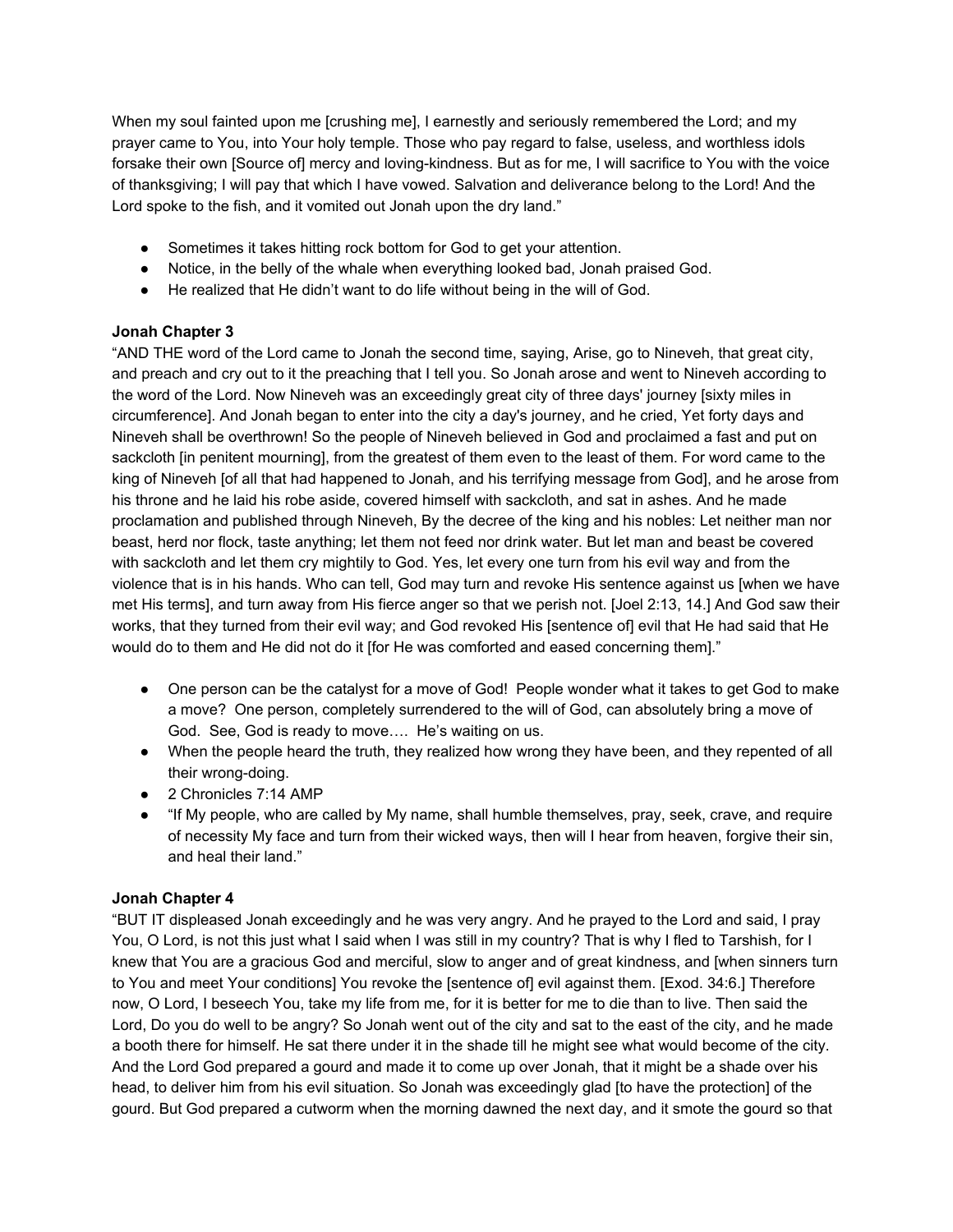it withered. And when the sun arose, God prepared a sultry east wind, and the sun beat upon the head of Jonah so that he fainted and wished in himself to die and said, It is better for me to die than to live. And God said to Jonah, Do you do well to be angry for the loss of the gourd? And he said, I do well to be angry, angry enough to die! Then said the Lord, You have had pity on the gourd, for which you have not labored nor made it grow, which came up in a night and perished in a night. And should not I spare Nineveh, that great city, in which there are more than 120,000 persons not [yet old enough to] know their right hand from their left, and also many cattle [not accountable for sin]?"

- Jonah wanted the people of Nineveh to get what they had coming to them. He got mad that God's plan worked. Many times we get mad when people don't get what we think they have coming to them.
- The Lord delivered him even after he ran from God. Then, there was a great revival because of Jonah's obedience.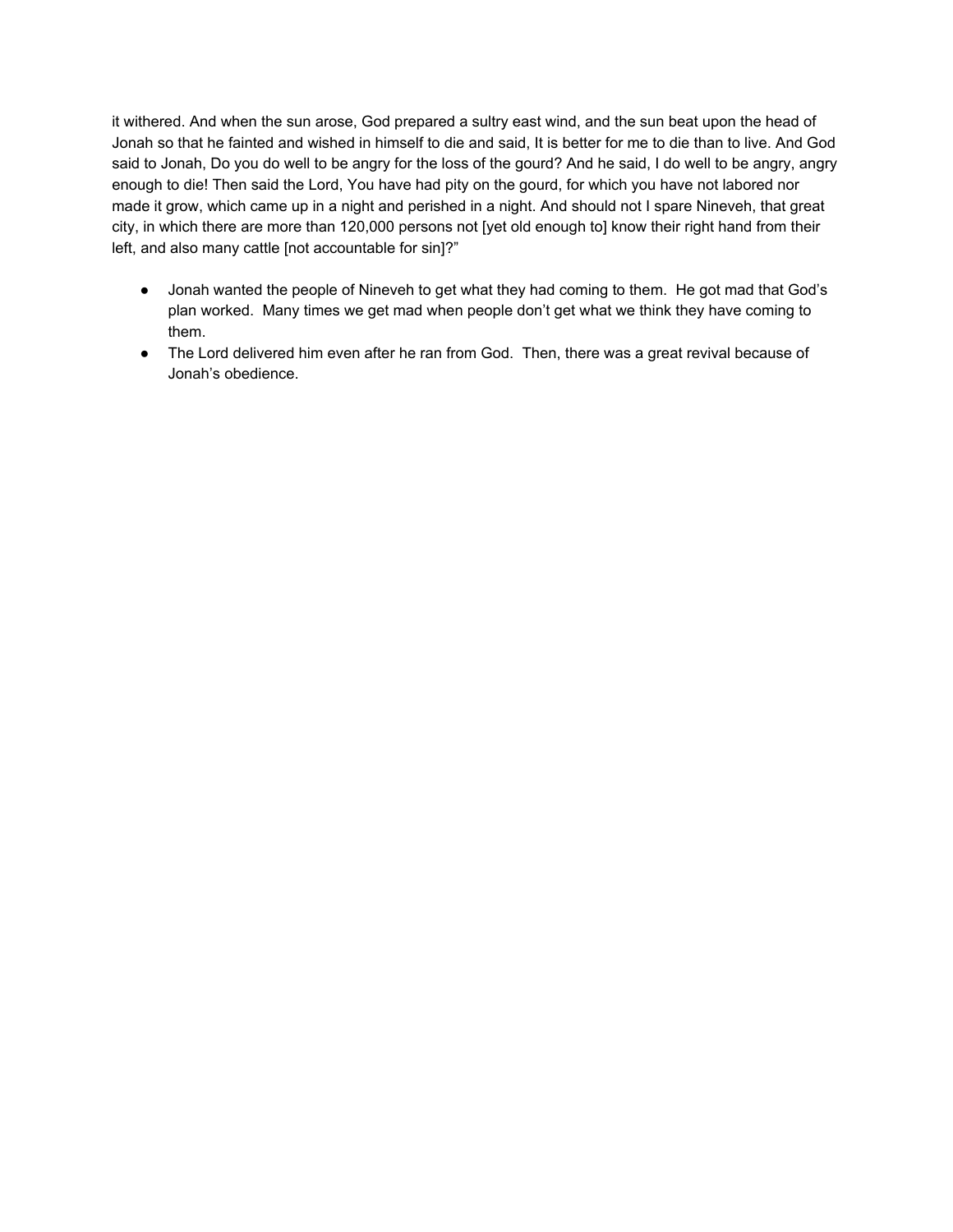# **Jonah 2.0 A Lesson In Forgiveness Pastor Kelly Word**

## **Jonah Chapter 4**

"BUT IT displeased Jonah exceedingly and he was very angry. And he prayed to the Lord and said, I pray You, O Lord, is not this just what I said when I was still in my country? That is why I fled to Tarshish, for I knew that You are a gracious God and merciful, slow to anger and of great kindness, and [when sinners turn to You and meet Your conditions] You revoke the [sentence of] evil against them. [Exod. 34:6.] Therefore now, O Lord, I beseech You, take my life from me, for it is better for me to die than to live. Then said the Lord, Do you do well to be angry? So Jonah went out of the city and sat to the east of the city, and he made a booth there for himself. He sat there under it in the shade till he might see what would become of the city. And the Lord God prepared a gourd and made it to come up over Jonah, that it might be a shade over his head, to deliver him from his evil situation. So Jonah was exceedingly glad [to have the protection] of the gourd. But God prepared a cutworm when the morning dawned the next day, and it smote the gourd so that it withered. And when the sun arose, God prepared a sultry east wind, and the sun beat upon the head of Jonah so that he fainted and wished in himself to die and said, It is better for me to die than to live. And God said to Jonah, Do you do well to be angry for the loss of the gourd? And he said, I do well to be angry, angry enough to die! Then said the Lord, You have had pity on the gourd, for which you have not labored nor made it grow, which came up in a night and perished in a night. And should not I spare Nineveh, that great city, in which there are more than 120,000 persons not [yet old enough to] know their right hand from their left, and also many cattle [not accountable for sin]?"

- Jonah wanted the people of Nineveh to get what they had coming to them. He got mad that God's plan worked. Many times we get mad when people don't get what we think they have coming to them.
- The Lord delivered him even after he ran from God. Then, there was a great revival because of Jonah's obedience.

#### **Why Was Jonah SO MAD that Nineveh was Saved?**

The people of Nineveh were sworn enemies of Israel. Jonah wanted them to be destroyed because they wanted to destroy Israel. These people were not the quote-unquote "children of God." They were gentiles. God was using their deliverance as a type and shadow of things to come when God would tell the apostles to share the Gospel of Jesus with the gentiles.

## **What Can We Do When We Feel Like God Didn't Do What We Wanted?**

#### Habakkuk 3:17-19 AMP

Though the fig tree does not blossom and there is no fruit on the vines, [though] the product of the olive fails and the fields yield no food, though the flock is cut off from the fold and there are no cattle in the stalls, 18 Yet I will rejoice in the Lord; I will exult in the [victorious] God of my salvation! [Rom. 8:37.]

19 The Lord God is my Strength, my personal bravery, and my invincible army; He makes my feet like hinds' feet and will make me to walk [not to stand still in terror, but to walk] and make [spiritual] progress upon my high places [of trouble, suffering, or responsibility]! For the Chief Musician; with my stringed instruments.

# **Rejoice in the Lord**

## **James 5:1315 AMP**

13Is anyone among you afflicted (ill-treated, suffering evil)? He should pray. Is anyone glad at heart? He should sing praise [to God]. 14 Is anyone among you sick? He should call in the church elders (the spiritual guides). And they should pray over him, anointing him with oil in the Lord's name.

15 And the prayer [that is] of faith will save him who is sick, and the Lord will restore him; and if he has committed sins, he will be forgiven.